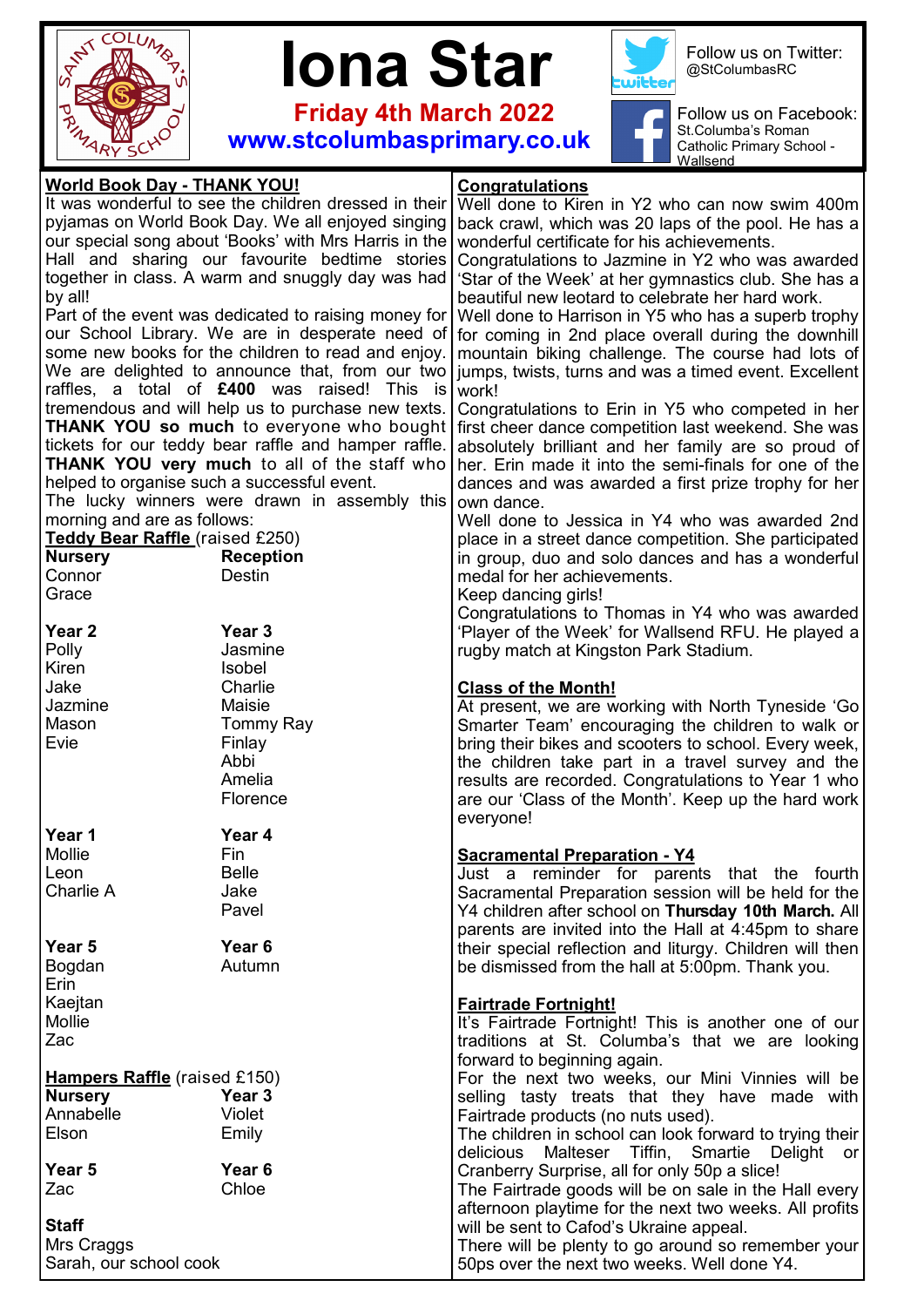





Follow us on Twitter: @StColumbasRC

 **Friday 4th March 2022 www.stcolumbasprimary.co.uk**



Follow us on Facebook: St.Columba's Roman Catholic Primary School - Wallsend

## **Covid-19 Updates** As parents will be aware, over half term the Government updated national Covid guidance, including information for schools. While the legal requirement for positive cases to self isolate has been removed, at St. Columba's, we will be following the Government guidance which continues to recommend that pupils who test positive do not attend school for at least five days. **Students with Covid Symptoms** If your child has any of the main symptoms of Covid-19 (a recent onset of a new continuous cough; a high temperature; or a loss of, or change in, your normal sense of taste or smell) you should order/book a PCR test. Children are advised to stay at home and avoid contact with other people while they wait for the test result. If you can, you should let people, who they have been in close contact with, know about their positive test result. Students with Covid-19 should not attend school while they are infectious. They should take an LFD test from five days after their symptoms started (or the day their test was taken if they did not have symptoms) followed by another one the next day. If both these tests results are negative, they should return to school as long as they feel well enough to do so and do not have a temperature. They can return to school after ten days isolation regardless of the results of LFD tests. Students who live someone who has Covid-19 should continue to attend school as normal. **Testing** The government has removed the guidance for staff and students in schools to undertake twice-weekly asymptomatic testing. However, in response to a local outbreak, routine testing may be reintroduced on the advice of North Tyneside Public Health. Families will continue to be able to access test kits from their local pharmacy or online. **Contact Tracing** Routine contact tracing will end. Fully vaccinated close contacts and those aged under 18 will no longer be asked to test daily for seven days, and close contacts who are not fully vaccinated will no longer be required to self-isolate. **Ventilation and Hand Washing** Good ventilation and hand hygiene are still important protective factors when limiting the spread of the virus. We will continue to have windows / doors open in classrooms and communal areas and at specified points during the day the children will wash or sanitise their hands. Thank you once again for your continued support in helping us to reduce the risk from Covid to children, families and staff at St. Columba's. Please find a letter attached to the Iona Star tonight from North Tyneside's Public Health Team confirming this information. **St. Columba's Church Ukraine Appeal** I'm sure we are all shocked and saddened by the news of the tragic events taking place in the Ukraine at present. Fr. David has launched an appeal in conjunction with a parishioner at Our Lady and St. Anne's who is a medical practitioner. She and her colleagues are organising a collection of much needed resources to be sent to the Ukrainian borders. However, we need to act quickly to help. The transport is leaving on **Sunday 13th March**. If anyone would like to donate any of the following **NEW, UNUSED** items, these can be brought into school next week. We will then deliver our school's donations to St. Columba's Church on the afternoon of **Friday 11th March**. Together, we can make a real difference. Thank you so much in advance for your help and support. gloves scarves hats warm socks vests underwear toothbrushes toothpaste shampoo shower gel coll-on deodorants first aid supplies **Prayers for Peace in the World** Many of the children have been discussing the events that are taking place in the Ukraine amongst themselves or to their teachers. Obviously, in school, we are only sharing age appropriate information. Our focus has been on keeping the Ukrainian people in our prayers. We prayed for peace in our world during our Ash Wednesday liturgies. As families, you may wish to share this prayer together: Loving God, We pray for the people of Ukraine, for all those who are suffering or afraid, that you will be close to them and protect them. We pray for world leaders, for compassion, strength and wisdom to guide their choices. We pray for the world, that in this moment of crisis, we may reach out in solidarity to our brothers and sisters in need. May we walk in your ways so that peace and justice become a reality for the people of Ukraine and for all the world. Amen **Wallsend Children's Community** Across the next few weeks, The Wallsend Children's Community Facebook page will be uploading hints and tips for children and adults as to how to deal with upsetting items that we may have seen, heard or read in the news. Please find a poster explaining more information attached to the Iona Star tonight. Look out for more details on their Facebook page by clicking the link [here.](https://www.facebook.com/wallsendchildrenscommunity/)